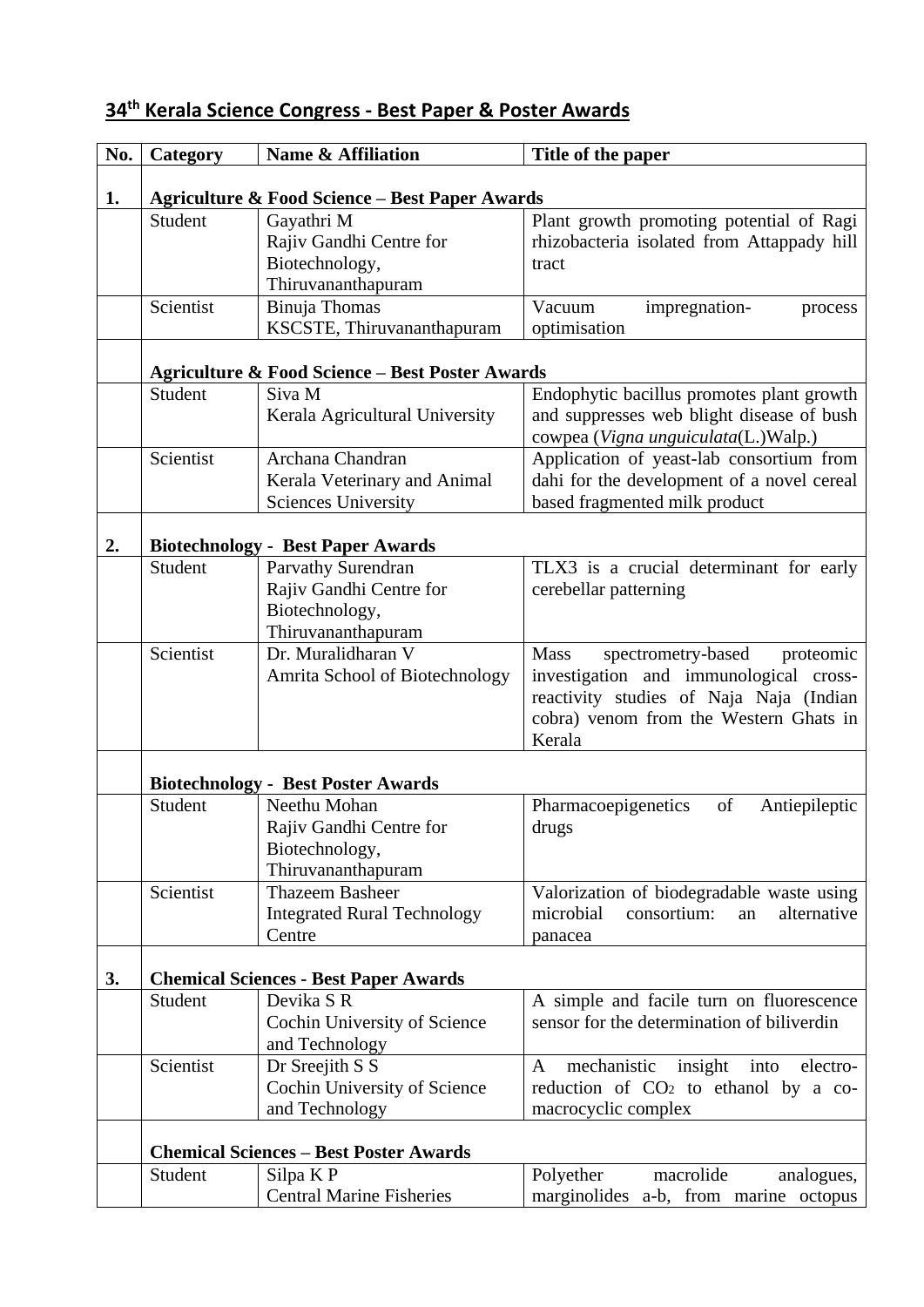|    |                                                         | <b>Research Institute</b>                                                                                      | Amphioctopus<br>marginatus:<br>Anti-<br>hypertensive leads attenuate angiotensin-<br>converting enzyme                                                                    |
|----|---------------------------------------------------------|----------------------------------------------------------------------------------------------------------------|---------------------------------------------------------------------------------------------------------------------------------------------------------------------------|
|    | Scientist                                               | Nithya Mohan<br>Cochin University of Science<br>and Technology                                                 | Effect of structural tuning to enchance the<br>nonlinear optical response of salen type<br>$Ni(II)$ compounds                                                             |
| 4. |                                                         | <b>Earth &amp; Planetary Sciences - Best Paper Awards</b>                                                      |                                                                                                                                                                           |
|    | Student                                                 | Shaima M M<br>Christ College (Autonomous)<br>Irinjalakuda                                                      | Chronology and facies of invertebrate<br>fossil assemblages of Central Kerala coast,<br>South India and its implications on late-<br>quaternary sea - level changes       |
|    | Scientist                                               | Sumesh R K<br><b>National Centre for Earth</b><br>Science Studies,<br>Thiruvananthapuram                       | Tracing the precipitation microphysics of<br>mesoscale weather events over Kerala                                                                                         |
|    |                                                         | <b>Earth &amp; Planetary Sciences - Best Poster Awards</b>                                                     |                                                                                                                                                                           |
|    | Student                                                 | Vipin T Raj<br><b>National Centre for Earth</b><br><b>Science Studies</b>                                      | Chemical<br>denudation<br>of<br>mountainous<br>catchments in Southern Western Ghats-a<br>case study using hydro chemical tools and<br>modelling                           |
|    | Scientist                                               | Anila Alex<br><b>Centre for Water Resources</b><br>Development and Management                                  | Spatiotemporal variation of atmospheric<br>water vapour over Indian monsoon region<br>using satellite data                                                                |
| 5. | <b>Engineering &amp; Technology - Best Paper Awards</b> |                                                                                                                |                                                                                                                                                                           |
|    | Student                                                 | Thomas John V<br>School of Engineering<br>CUSAT, Kochi                                                         | Technology development and adaptation of<br>geopolymer concrete                                                                                                           |
|    | Scientist                                               | Harikrishnan Pulikkalparambil<br>King Mongkuts University of<br>Technology, North Bangkok<br>Thailand          | Instantaneous autonomous self-healing in<br>ionic liquid modified bio-epoxy resin                                                                                         |
|    |                                                         | <b>Engineering &amp; Technology - Best Poster Awards</b>                                                       |                                                                                                                                                                           |
|    | Student                                                 | <b>Mathew Sunil</b><br>Cochin University of Science<br>and Technology, Kochi                                   | Polydimethylsiloxane/Conducting polymer<br>composites for triboelectric applications                                                                                      |
|    | Scientist                                               | Praveen Prasannan<br>International Centre for Free and<br>Open Source Software<br>(ICFOSS) Thiruvananthapuram. | An introduction to the advancement of<br>conventional chatbots in malayalam using<br>hybrid approaches for delivering the social<br>security schemes of Kerala Government |
| 6. |                                                         | <b>Environmental Sciences, Forestry &amp; Wildlife - Best Paper Awards</b>                                     |                                                                                                                                                                           |
|    | Student                                                 | Ajay S V<br>CSIR-NIIST,<br>Thiruvananthapuram                                                                  | Open burning of municipal solid wastes<br>and human health impacts $-$ A critical<br>study in Indian context                                                              |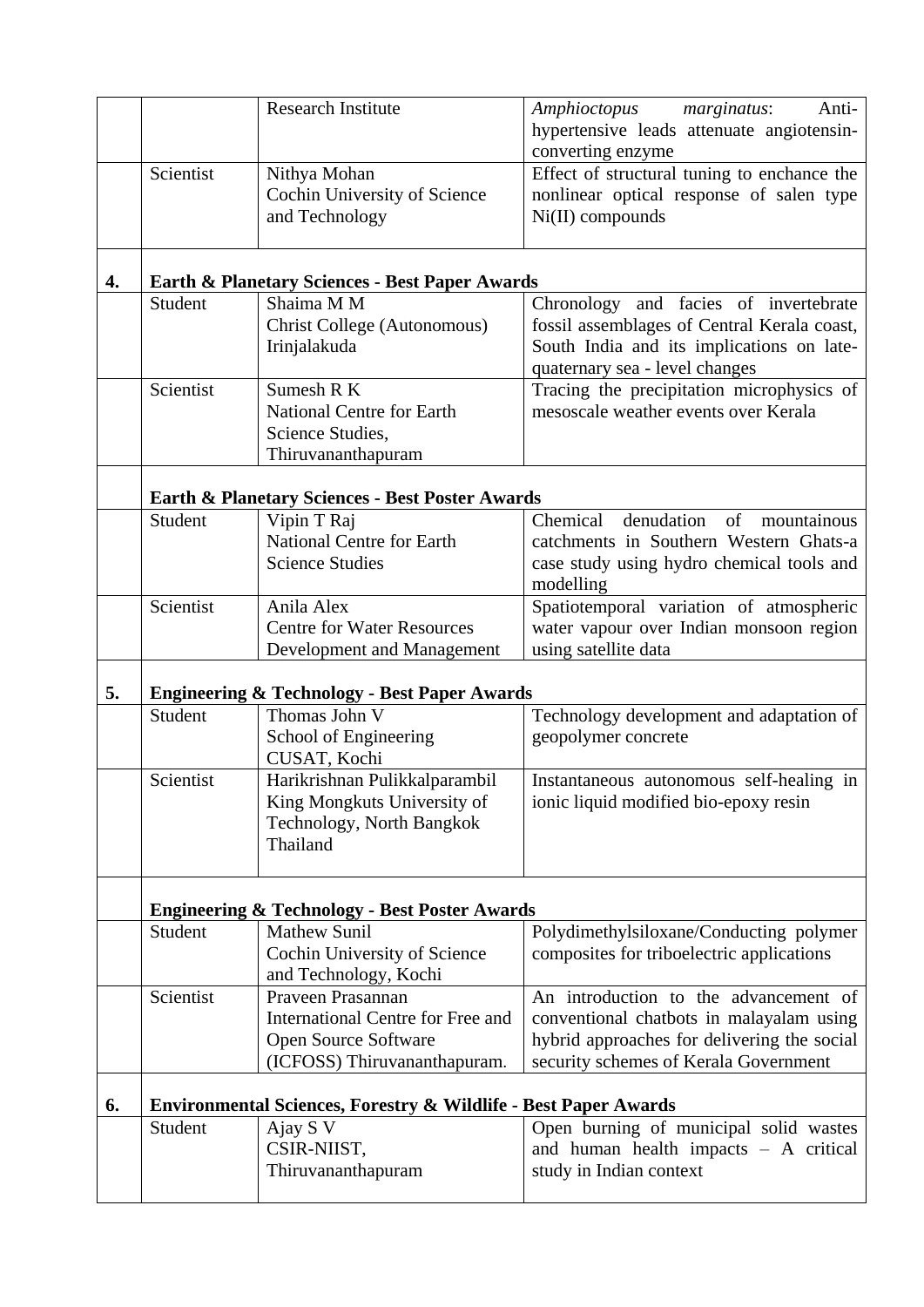|    | Scientist      | Vishnu Sreejith M<br>Mahatma Gandhi University                              | ATR-FTIR and HRMS analysis of dust<br>from different indoor environments in a             |  |
|----|----------------|-----------------------------------------------------------------------------|-------------------------------------------------------------------------------------------|--|
|    |                | Kottayam                                                                    | tropical metropolitan area                                                                |  |
|    |                | <b>Environmental Sciences, Forestry &amp; Wildlife - Best Poster Awards</b> |                                                                                           |  |
|    | Student        | Jiffin Sam                                                                  | effective<br>chloride<br>Cost<br>treatment<br>of                                          |  |
|    |                | CSIR NIIST,<br>Thiruvananthapuram                                           | effluent<br>gelatin<br>contaminated<br>from<br>double<br>industries via Friedel's layered |  |
|    |                |                                                                             | hydroxide formation                                                                       |  |
|    | Scientist      | Sruthi K V                                                                  | Anthropogenic impact on carbon neutrality                                                 |  |
|    |                | <b>Centre for Water Resources</b>                                           | towards the interaction between<br>socio                                                  |  |
|    |                | Development and Management,<br>Kozhikkode                                   | economic sectors and climate                                                              |  |
|    |                |                                                                             |                                                                                           |  |
| 7. |                | <b>Fisheries &amp; Veterinary Sciences - Best Paper Awards</b>              |                                                                                           |  |
|    | <b>Student</b> | Athira P.P.                                                                 | Molecular and functional characterization                                                 |  |
|    |                | CUSAT, Kochi                                                                | of a histone H2A-derived Antimicrobial                                                    |  |
|    |                |                                                                             | peptide, Hipposin from Milk fish Chanos<br>chanos                                         |  |
|    | Scientist      | Dr.Jamuna Valsalan                                                          | Genetic evaluation of crossbred cattle of                                                 |  |
|    |                | Kerala Veterinary and Animal                                                | Kerala<br>for<br>fertility<br>and<br>production                                           |  |
|    |                | <b>Sciences University</b>                                                  | performances                                                                              |  |
|    |                |                                                                             |                                                                                           |  |
|    |                | <b>Fisheries &amp; Veterinary Sciences - Best Poster Awards</b>             |                                                                                           |  |
|    | Student        | Sreelakshmy S                                                               | Feeding habits of the deep-sea pandalid                                                   |  |
|    |                | <b>Central Marine Fisheries</b>                                             | shrimp, Plesionika semilaevis, Spence bate,                                               |  |
|    |                | <b>Research Institute- Cochin</b>                                           | 1888 from the Southwest coast of India                                                    |  |
|    | Scientist      | A Kirubakaran                                                               | Influence of designer diet and holy basil                                                 |  |
|    |                | Veterinary University Training<br>and Research Center                       | (Ocimum sanctum) leaves on serum lipid<br>profile of layers                               |  |
|    |                |                                                                             |                                                                                           |  |
| 8. |                | <b>Health Sciences - Best Paper Awards</b>                                  |                                                                                           |  |
|    | Student        | Archana M G                                                                 | siRNA and anti-neoplastic agent tethered                                                  |  |
|    |                | <b>Regional Cancer Centre</b>                                               | gold nanosystem: A promising in vivo co-                                                  |  |
|    |                | Thiruvananthapuram                                                          | delivery<br>system<br>for<br>breast<br>cancer<br>management                               |  |
|    | Scientist      | Dr. Asha Lekshmi                                                            | Immunohistochemical profiling of p53                                                      |  |
|    |                | <b>Regional Cancer Centre</b>                                               | mutation status: a propitious approach for                                                |  |
|    |                | Thiruvananthapuram                                                          | tnbc prognostication                                                                      |  |
|    |                |                                                                             |                                                                                           |  |
|    |                | <b>Health Sciences - Best Poster Awards</b>                                 |                                                                                           |  |
|    | Student        | Aswathy S                                                                   | Determining the effects of high glucose on                                                |  |
|    |                | Cardiovascular Diseases and                                                 | placental glucose transporters and insulin                                                |  |
|    |                | Diabetes Biology                                                            | receptors using HTR-8/SVneo cells                                                         |  |
|    |                | Rajiv Gandhi Centre for                                                     |                                                                                           |  |
|    |                | Biotechnology                                                               |                                                                                           |  |
|    |                | Thiruvananthapuram                                                          |                                                                                           |  |
|    | Scientist      |                                                                             | No award in this category                                                                 |  |
|    |                |                                                                             |                                                                                           |  |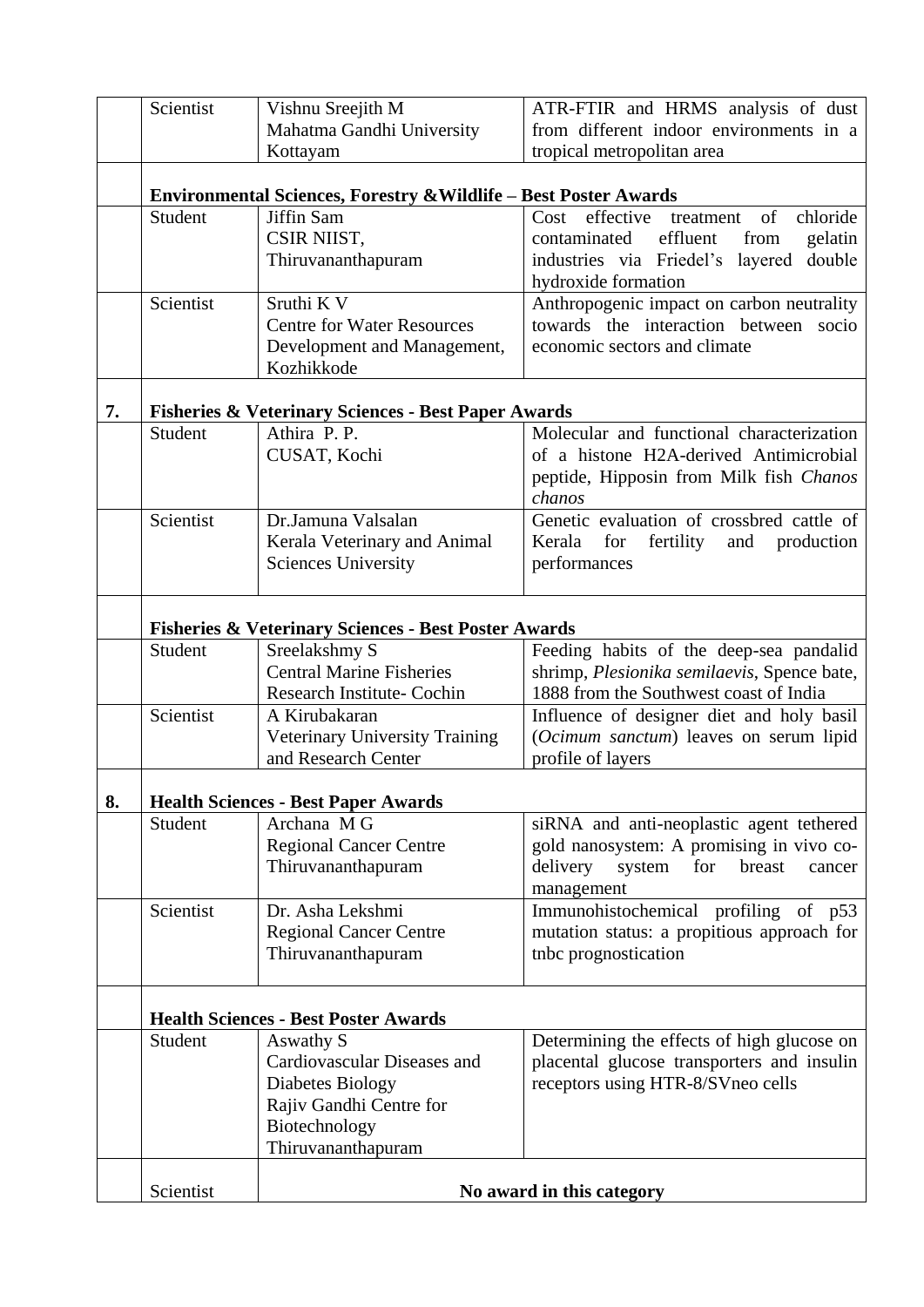| 9.  |           | <b>Life Sciences - Best Paper Awards</b>                                      |                                                                                                                                                                           |
|-----|-----------|-------------------------------------------------------------------------------|---------------------------------------------------------------------------------------------------------------------------------------------------------------------------|
|     | Student   | Vinitha A<br>Rajiv Gandhi Centre for<br>Biotechnology<br>Thiruvananthapuram   | Cyclophilin a impairs efferocytosis and<br>advances atherosclerotic lesions                                                                                               |
|     | Scientist | No award in this category                                                     |                                                                                                                                                                           |
|     |           | <b>Life Sciences - Best Poster Awards</b>                                     |                                                                                                                                                                           |
|     | Student   | Sreevidya C P                                                                 | Lipofection-mediated gene delivery and                                                                                                                                    |
|     |           | NCAAH, CUSAT                                                                  | transgenic expression of dsred2 in the<br>primary cell culture from the crustacean<br>model daphnia pulex                                                                 |
|     | Scientist | Jayalekshmi H                                                                 | Modulation of microbial<br>virulence<br>by                                                                                                                                |
|     |           | Amrita School of Biotechnology                                                | activated furan compounds                                                                                                                                                 |
| 10. |           | <b>Mathematical &amp; Statistical Sciences - Best Paper Awards</b>            |                                                                                                                                                                           |
|     | Student   | Athira Babu                                                                   | Differential<br>method<br>quadrature<br>to                                                                                                                                |
|     |           | Cochin University of Science<br>and Technology, Kochi                         | numerically approximate the solution of<br>two-dimensional telegraph                                                                                                      |
|     | Scientist | Dr. Bindu P. P.<br>Govt. Arts and Science College<br>Calicut                  | Identification of differentially expressed<br>gene in Covid-19 gene expression data                                                                                       |
|     |           | <b>Mathematical &amp; Statistical Sciences - Best Poster Awards</b>           |                                                                                                                                                                           |
|     | Student   | Arya P V<br>Indian Institute of Science<br><b>Education and Research Pune</b> | based<br><b>New</b><br>record<br>transmuted<br>expoenetiated inverse weibull distribution<br>and its applications to Covid-19 data                                        |
|     | Scientist | No award in this category                                                     |                                                                                                                                                                           |
| 11. |           | <b>Physical Sciences - Best Paper Awards</b>                                  |                                                                                                                                                                           |
|     | Student   | Athira Rajan                                                                  | simulation<br>study<br>enhanced<br>A<br>on                                                                                                                                |
|     |           | Department of Physics<br>University of Kerala                                 | electromagnetic interference shielding in<br>multilayered composites                                                                                                      |
|     | Scientist | Subramanyan Namboodiri<br>Varanakkottu<br><b>NIT Calicut</b>                  | On-demand assembly of Au NPs over solid<br>surfaces<br>from<br>sessile<br>droplets<br>by<br>thermoplasmonically-controlled<br>liquid<br>flow                              |
|     |           | <b>Physical Sciences - Best Poster Awards</b>                                 |                                                                                                                                                                           |
|     | Student   | Vidhya Lalan<br>Department of Physics<br>University of Kerala                 | EMI<br>High-frequency<br>shielding<br>and<br>in<br>microwave<br>absorption<br>Mayenite<br>electride (C12A7:e-) with the smallest<br>anions, induced porosity and graphene |